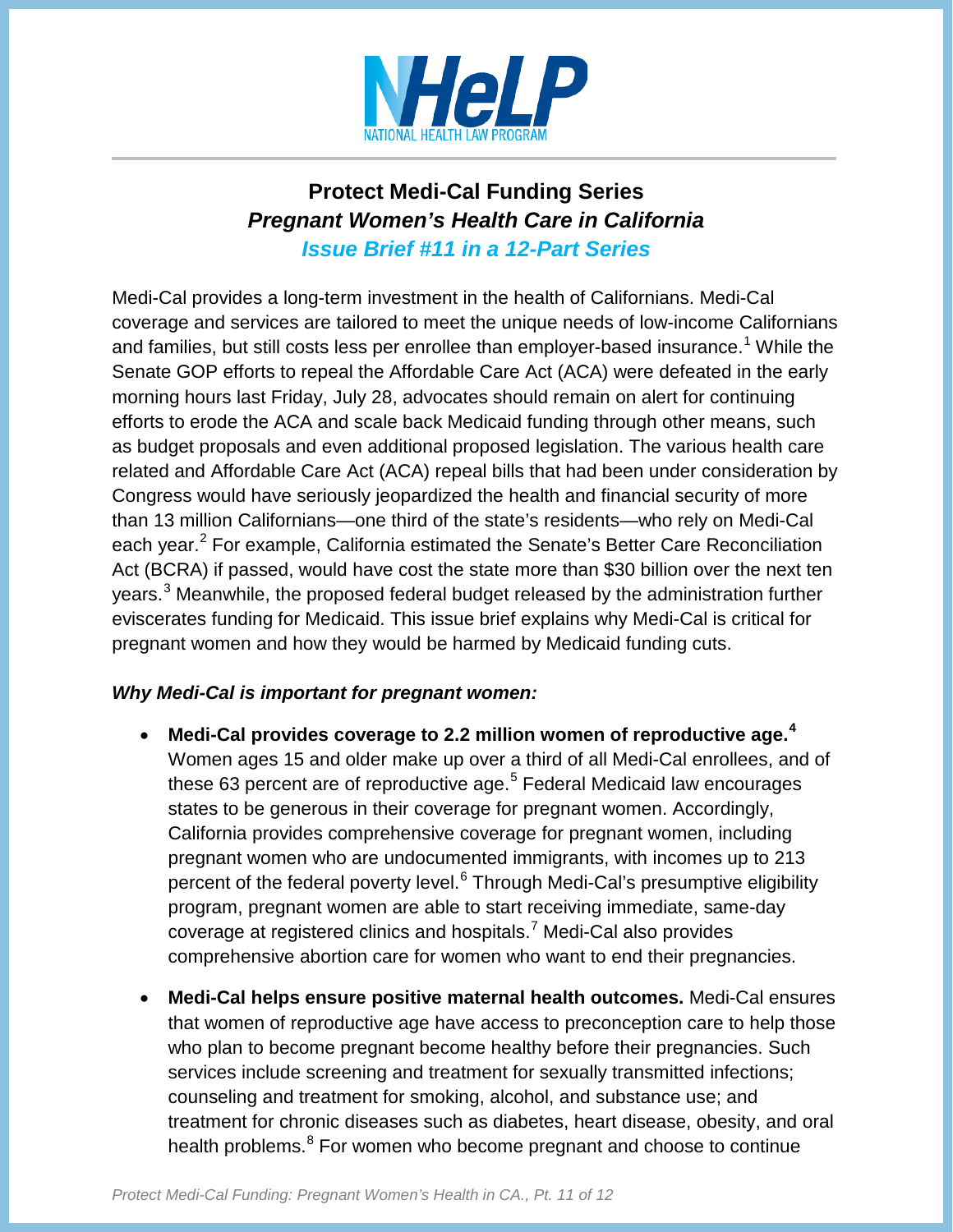their pregnancies, Medi-Cal provides comprehensive care, including prenatal care, labor and delivery, and prenatal screenings to help detect chromosome abnormalities, genetic disorders, and birth defects.<sup>[9](#page-3-1)</sup> Acknowledging that women whose pregnancies have ended may still need health care related to their pregnancies, Medi-Cal pregnancy coverage continues through a postpartum period of at least 60 days.<sup>[10](#page-3-2)</sup> Finally, Medi-Cal also provides interconception care through access to family planning services that allow women to space out their pregnancies, which leads to improved outcomes for women who later choose to become pregnant.<sup>[11](#page-3-3)</sup>

• **Medi-Cal helps ensure positive child health outcomes.** Medi-Cal finances half of all births in California.<sup>[12](#page-3-4)</sup> Medi-Cal provides immediate coverage for infants born to women who are active on Medi-Cal by automatically deeming those infants eligible, enrolling them in the program, and maintaining their eligibility until the infant's first birthday.<sup>[13](#page-3-5)</sup> Nationally, research has shown that early access to Medicaid coverage during childhood results in better long term health and achievement for children as they grow into adulthood.<sup>[14](#page-3-6)</sup> Medi-Cal also provides pregnant women with an enhanced range of nutrition, health education, and psychosocial services through the state's Comprehensive Perinatal Services Program.<sup>[15](#page-3-7)</sup> Access to these services and other prenatal care during pregnancy can help reduce the risk of future health complications for infants, such as low birth weight, fetal alcohol spectrum disorders, and neural tube defects.<sup>[16](#page-3-8)</sup> Increased health coverage of parents, including Medi-Cal coverage, corresponds to increased rates of health coverage for their children.<sup>[17](#page-3-9)</sup>

## *How funding cuts would harm pregnant women:*

- **Funding cuts threaten the coverage of millions of pregnant women.** Both the bill passed earlier by the House and the Senate's failed BCRA would have decimated Medicaid funding. BCRA would have cut federal Medicaid spending by \$772 billion over ten years and radically restructured Medicaid into a per capita cap program.<sup>[18](#page-3-10)</sup> This restructuring would shift the costs to California to the tune of nearly \$3 billion in 2020, rising to an annual shift of \$30.3 billion by 2027.<sup>[19](#page-3-11)</sup> The cost shift would have worsened over time because under per capita caps, the per-person federal funding allocation will likely increase more slowly than actual health care costs. Faced with an ever-widening resource gap, the state may have been forced to scale back its more generous income eligibility limits for pregnant women, or discontinue coverage for pregnant women who are undocumented immigrants.
- **Funding cuts might lead California to reduce critical services for pregnant women.** Faced with an underfunded Medi-Cal budget, California may have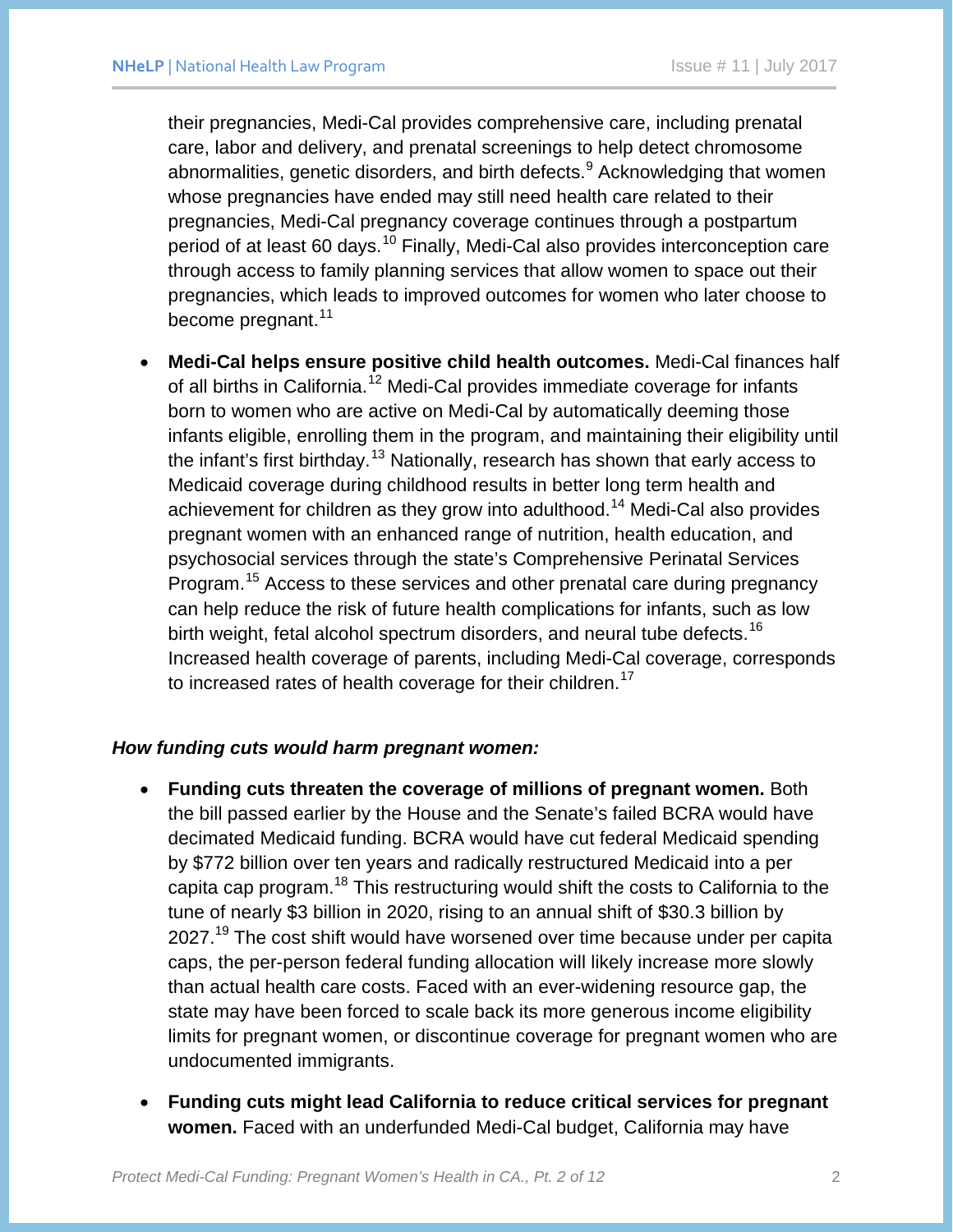reduced the services available to pregnant women. For example, the state could have tried to roll back the enhanced services it currently provides through the Comprehensive Perinatal Services Program.

• **Cutting off Planned Parenthood as a Medi-Cal provider.** In addition to proposed funding cuts to Medicaid, BCRA also contained a specific provision that prevented Planned Parenthood from participating in the Medicaid program for one year. Without additional state funds, this provision would have prevented pregnant Medi-Cal enrollees from seeing their provider of choice for essential pregnancy-related care including prenatal visits, tests and treatment for sexually transmitted infections, and abortion care. In California, Planned Parenthood serves an estimated 850,000 men and women each year at 110 health clinics throughout the state.<sup>[20](#page-3-12)</sup> While the Senate Parliamentarian ruled on July 21 that this provision violated the so-called Byrd Rule – meaning that if the Senate proceeds with a vote the provision would be struck absent 60 votes – the provision was subsequently rewritten and added to the new Senate "Skinny Bill" on July 27, 2017 so as to survive a Byrd challenge.<sup>[21](#page-3-13)</sup> While congressional repeal efforts have been temporarily stymied, health advocates must remain vigilant against the continued threats that appear likely from the federal administration and congressional leadership.

## **ENDNOTES**

<span id="page-2-2"></span> $\frac{3}{3}$  $\frac{3}{3}$  $\frac{3}{3}$  Letter from Jennifer Kent, Cal. Dep't Health Care Servs., to Diana Dooley, Cal. Dep't Health & Hum. Servs. (June 27, 2017), http://www.dhcs.ca.gov/formsandpubs/publications/opa/Pages/Better-Care-<br>Reconciliation-Act-(BCRA)-Analysis.aspx.<br>4 GUITMACHER NISTITUTE LININGER REFERENCE

<span id="page-2-3"></span>GUTTMACHER INSTITUTE, UNINSURED RATE AMONG WOMEN OF REPRODUCTIVE AGE HAS FALLEN MORE THAN ONE-THIRD UNDER THE AFFORDABLE CARE ACT (Nov. 2016),

https://www.guttmacher.org/article/2016/11/uninsured-rate-among-women-reproductive-age-has-fallen-<br>more-one-third-under

<span id="page-2-5"></span> $\frac{6}{6}$  $\frac{6}{6}$  $\frac{6}{6}$  Kaiser Family Foundation, Medicaid and CHIP Income Eligibility Limits for Pregnant Women as a PERCENT OF THE FEDERAL POVERTY LEVEL (Jan. 2017), http://kff.org/health-reform/state-indicator/medicaid-<br>and-chip-income-eligibility-limits-for-pregnant-women-as-a-percent-of-the-federal-poverty-level.

<span id="page-2-6"></span>42 C.F.R. § 435.1110; CAL. WELF. & INST. CODE § 14011.66; DHCS, MEDI-CAL PROVIDER MANUAL, PRESUMPTIVE ELIGIBILITY CH. at 1, [http://files.medi-cal.ca.gov/pubsdoco/publications/masters-](http://files.medi-cal.ca.gov/pubsdoco/publications/masters-mtp/part2/presum_m00o03p00.doc)

<span id="page-2-0"></span> <sup>1</sup> *See* TERESA COUGHLIN ET AL., KAISER COMM'N ON MEDICAID & THE UNINSURED, WHAT DIFFERENCE DOES MEDICAID MAKE? 4, 7 (2013), http://kaiserfamilyfoundation.files.wordpress.com/2013/05/8440-whatdifference-does-medicaid-make2.pdf (Nationally, employer-based coverage would cost 28% more than covering the same individual with Medicaid).

<span id="page-2-1"></span> $^2$  CAL. DEP'T HEALTH CARE SERVS., MEDI-CAL MONTHLY ENROLLMENT FAST FACTS 1 (2017) (enrollment as of January, 2017 at nearly 13.5 Million),<br>http://www.dhcs.ca.gov/dataandstats/statistics/Documents/Fast\_Facts\_January\_2017\_ADA.pdf.

<span id="page-2-4"></span> $^5$  USHA RANJI ET AL., KAISER FAMILY FOUNDATION, MEDICAID AND FAMILY PLANNING: BACKGROUND AND IMPLICATIONS OF THE ACA, Appendix 1 (Feb. 2016), [http://kff.org/report-section/medicaid-and-family](http://kff.org/report-section/medicaid-and-family-planning-appendix-1-women-with-full-medicaid-benefits-and-share-that-are-reproductive-age-by-state)[planning-appendix-1-women-with-full-medicaid-benefits-and-share-that-are-reproductive-age-by-state;](http://kff.org/report-section/medicaid-and-family-planning-appendix-1-women-with-full-medicaid-benefits-and-share-that-are-reproductive-age-by-state) KAISER COMMISSION ON MEDICAID FACTS, MEDICAID ENROLLMENT: JUNE 2011 DATA SNAPSHOT (Jun. 2012), http://kff.org/medicaid/issue-brief/medicaid-enrollment-june-2011-data-snapshot.